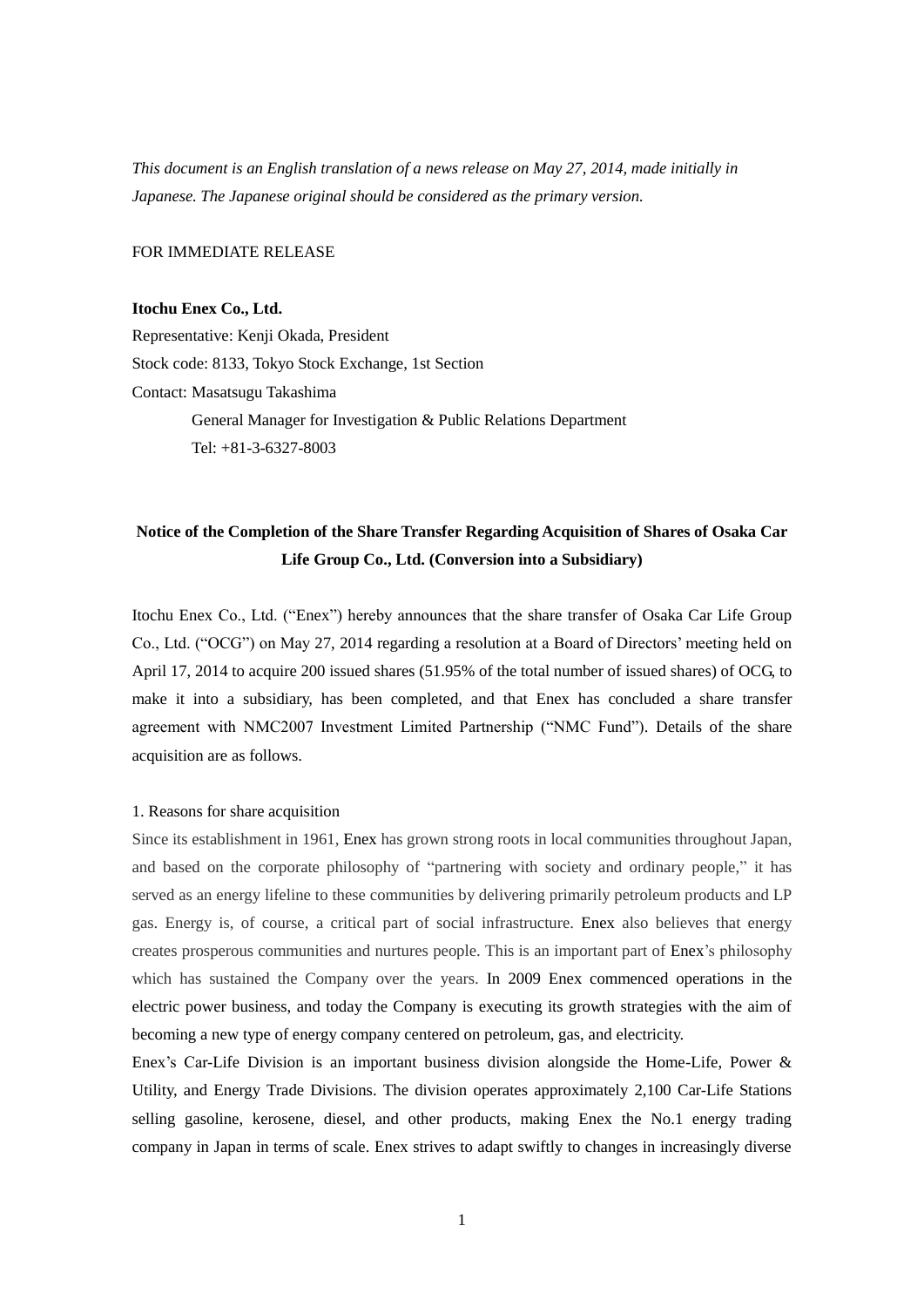customer needs through a basic approach of transforming ordinary service stations into the Car-Life Station format. Enex works to enhance station operator earnings and create Car-Life Stations with strong customer appeal by providing a comprehensive range of auto services.

OCG is a holding company, with subsidiaries including Nissan Osaka Sales Co., Ltd., the largest Nissan Motor Co. Ltd.-affiliated dealer in Japan with net sales of approximately 100.0 billion yen and the only Nissan dealer within Osaka Prefecture. OCG was established in November 2009 as a joint venture between NMC Fund and Nissan Network Holdings Co., Ltd. (A consolidated subsidiary of Nissan Motor Co., Ltd.).

With this acquisition of shares, Enex's Car-Life Division will extend its reach beyond sales of fuel and other products and operation of Car-Life Stations by making a full-scale entry into the automobile-related business. In this way, the move will contribute to the division's aims of "strengthening the Car-Life value chain" and "increasing added value across the entire value chain." Organically combining the business assets of OCG and Enex will further enhance the existing business base of Enex, which primarily includes fuel sales. Moreover, Enex will also pursue synergies to propose new value for customers' motoring lifestyles.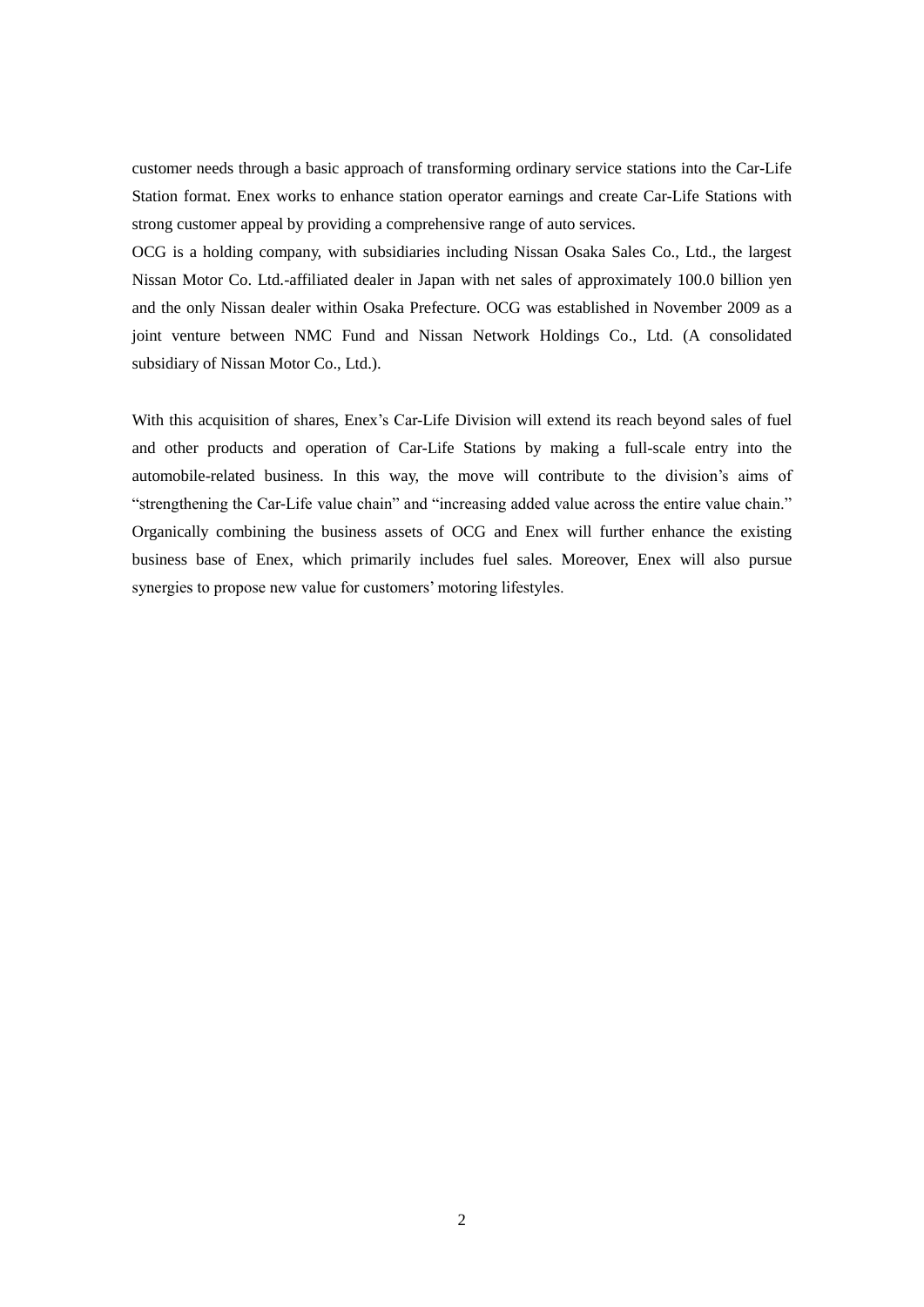# **2. Outline of the subsidiary transferred (Osaka Car Life Group Co., Ltd.)**

(As of May 27, 2014)

| (1)                  | Name                                                             | Osaka Car Life Group Co., Ltd.                                                                                                                                                                                                                                                                                                                                |  |                                                    |                |
|----------------------|------------------------------------------------------------------|---------------------------------------------------------------------------------------------------------------------------------------------------------------------------------------------------------------------------------------------------------------------------------------------------------------------------------------------------------------|--|----------------------------------------------------|----------------|
| (2)                  | Location                                                         | 3-14-22, Minamihorie, Nishi-ku, Osaka-shi, Osaka                                                                                                                                                                                                                                                                                                              |  |                                                    |                |
| (3)                  | Representative                                                   | Takahisa Shirato, Representative Director and President<br>Osamu Aiguchi, Representative Director and Vice President                                                                                                                                                                                                                                          |  |                                                    |                |
| (4)                  | <b>Business activities</b>                                       | Holding company owning all issued shares of Nissan Osaka Sales<br>Co., Ltd.<br><business activities="" co.,="" ltd.="" nissan="" of="" osaka="" sales=""><br/>Sales and maintenance of Nissan vehicles (vehicle inspection, legal<br/>inspection, repair), sales of components, agency business for<br/>various insurances, and sales of used cars</business> |  |                                                    |                |
| (5)                  | Capital                                                          | 310 million yen                                                                                                                                                                                                                                                                                                                                               |  |                                                    |                |
| (6)                  | Established                                                      | November 10, 2009                                                                                                                                                                                                                                                                                                                                             |  |                                                    |                |
| (7)                  | Major shareholder and<br>shareholding ratio                      | Itochu Enex Co., Ltd.:<br>51.95%<br>Nissan Network Holdings Co., Ltd.:<br>46.75%<br>Others:<br>1.30%                                                                                                                                                                                                                                                          |  |                                                    |                |
|                      | Relationship between the<br>listed company and the<br>subsidiary | Capital relationships                                                                                                                                                                                                                                                                                                                                         |  | Not applicable                                     |                |
| (8)                  |                                                                  | Personnel relationships                                                                                                                                                                                                                                                                                                                                       |  | Two part-time officers dispatch from<br>Enex, etc. |                |
|                      |                                                                  | Trade relationships<br>Not applicable                                                                                                                                                                                                                                                                                                                         |  |                                                    |                |
| (9)                  | for the past three years                                         | Consolidated financial results and consolidated financial position of the subsidiary<br>(millions of yen unless otherwise indicated)                                                                                                                                                                                                                          |  |                                                    |                |
|                      | Fiscal year ended March 31,                                      | 2011                                                                                                                                                                                                                                                                                                                                                          |  | 2012                                               | 2013           |
|                      | Net assets                                                       | 3,429                                                                                                                                                                                                                                                                                                                                                         |  | 5,730                                              | 8,252          |
|                      | Total assets                                                     | 43,086                                                                                                                                                                                                                                                                                                                                                        |  | 47,677                                             | 45,296         |
| Net assets per share |                                                                  | 8,909,000 yen                                                                                                                                                                                                                                                                                                                                                 |  | 14,884,000 yen                                     | 21,435,000 yen |
| Net sales            |                                                                  | 103,537                                                                                                                                                                                                                                                                                                                                                       |  | 107,727                                            | 105,920        |
| Operating income     |                                                                  | 2,425                                                                                                                                                                                                                                                                                                                                                         |  | 3,861                                              | 2,792          |
| Ordinary income      |                                                                  | 2,080                                                                                                                                                                                                                                                                                                                                                         |  | 3,505                                              | 2,517          |
| Net income           |                                                                  | 1,516                                                                                                                                                                                                                                                                                                                                                         |  | 2,300                                              | 2,522          |
| Net income per share |                                                                  | 3,938,000 yen                                                                                                                                                                                                                                                                                                                                                 |  | 5,976,000 yen                                      | 6,551,000 yen  |
|                      | Dividend per share                                               | - yen                                                                                                                                                                                                                                                                                                                                                         |  | - yen                                              | - yen          |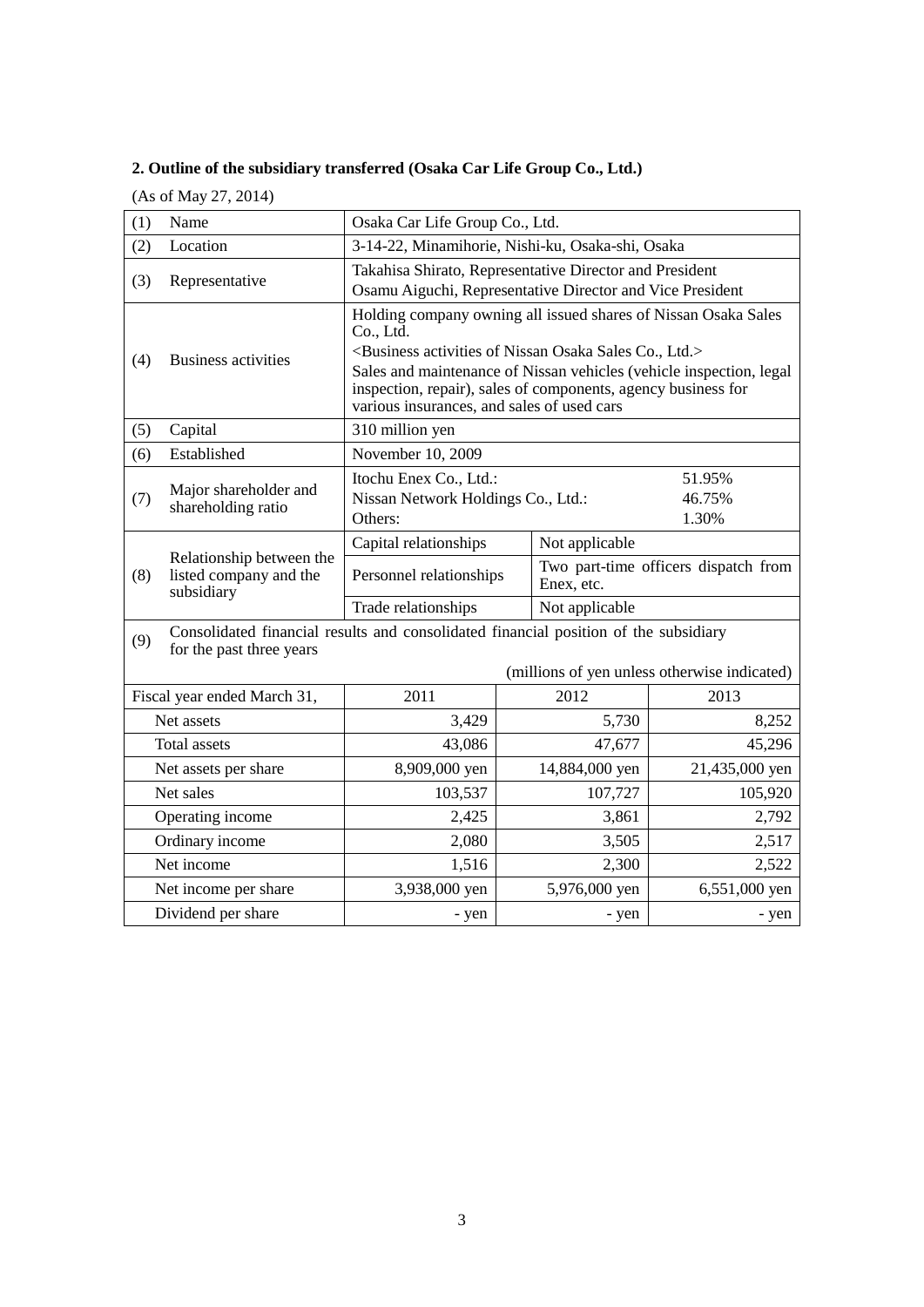| (1)  | Name                                                       | NMC2007 Investment Limited Partnership                                          |                                                        |  |  |
|------|------------------------------------------------------------|---------------------------------------------------------------------------------|--------------------------------------------------------|--|--|
| (2)  | Location                                                   | 1-3-3, Uchisaiwai-cho, Chiyoda-ku, Tokyo                                        |                                                        |  |  |
| (3)  | Basis for<br>establishment                                 | Limited Partnership Act for Investment                                          |                                                        |  |  |
| (4)  | Purpose of<br>establishment                                | Established mainly for the purpose of stock investments in<br>corporations      |                                                        |  |  |
| (5)  | Date of establishment                                      | March 31, 2008                                                                  |                                                        |  |  |
| (6)  | Total amount of<br>investment                              | Not disclosed                                                                   |                                                        |  |  |
| (7)  | Investors, investment<br>ratio and outline of<br>investors | Insitututional investors in Japan, etc.                                         |                                                        |  |  |
|      |                                                            | Name                                                                            | NMC2007 Limited Liability Company                      |  |  |
|      | Outline of operating<br>partner                            | Location                                                                        | 1-3-3, Uchisaiwai-cho, Chiyoda-ku, Tokyo               |  |  |
|      |                                                            | Representative                                                                  | Partner: Nippon Mirai Capital Co., Ltd.                |  |  |
| (8)  |                                                            |                                                                                 | Executor of duties: Akira Yasujima                     |  |  |
|      |                                                            | <b>Business activities</b>                                                      | Operation of NMC2007 Investment Limited<br>Partnership |  |  |
|      |                                                            | Capital                                                                         | Not disclosed                                          |  |  |
|      | Outline of<br>representative in<br>Japan                   | Name                                                                            |                                                        |  |  |
|      |                                                            | Location                                                                        |                                                        |  |  |
| (9)  |                                                            | Representative                                                                  | Not applicable                                         |  |  |
|      |                                                            | <b>Business activities</b>                                                      |                                                        |  |  |
|      |                                                            | Capital                                                                         |                                                        |  |  |
|      | Relationship between<br>the listed company<br>and the fund | Relationship<br>between the listed<br>company and the<br>fund                   | Not applicable                                         |  |  |
| (10) |                                                            | Relationship<br>between the listed<br>company and<br>operating partner          | Not applicable                                         |  |  |
|      |                                                            | Relationship<br>between the listed<br>company and<br>representative in<br>Japan | Not applicable                                         |  |  |

**3. Outline of the partnership from which Enex acquired the shares of OCG**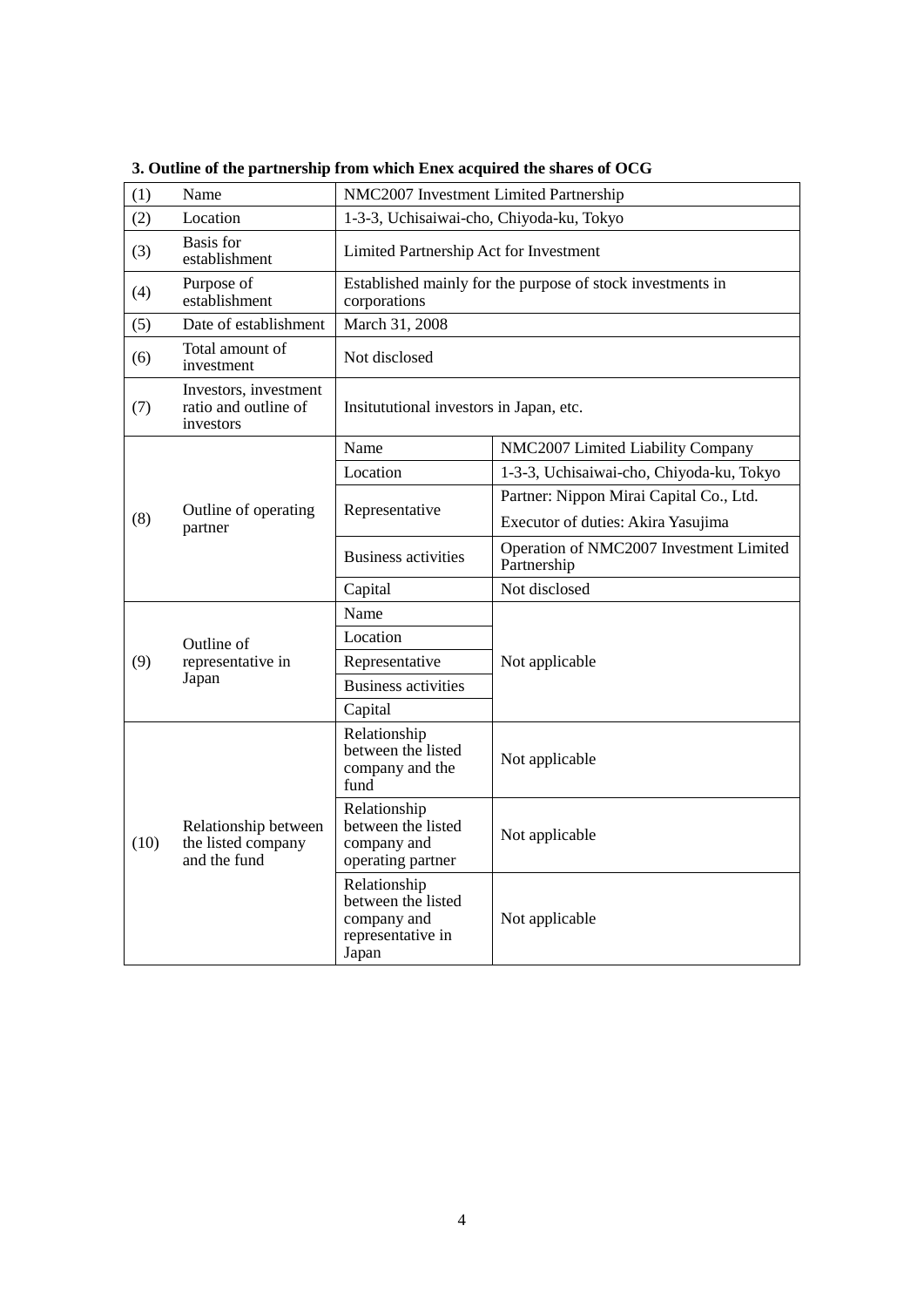### **4. Number of shares acquired, the acquisition price, and the status of shares held before and after the acquisition of shares**

| (1) | Number of shares held<br>before transfer | 0 shares<br>(Number of voting rights: 0)<br>(Holding ratio of voting rights: 0.00%)                                     |                                                           |
|-----|------------------------------------------|-------------------------------------------------------------------------------------------------------------------------|-----------------------------------------------------------|
| (2) | Number of shares<br>acquired             | 200 shares<br>(Number of voting rights: 200)                                                                            |                                                           |
| (3) | Acquisition price                        | Common stock of Osaka Car Life Group Co., Ltd.<br>Advisory fee, etc. (Approximate amount)<br>Total (Approximate amount) | 6,000 million yen<br>100 million yen<br>6,100 million yen |
| (4) | Number of shares held<br>after transfer  | 200 shares<br>(Number of voting rights: 200)<br>(Holding ratio of voting rights: 51.95%)                                |                                                           |

#### **5. Schedule**

| <b>Resolution by Board of Directors</b> | April 17, 2014 |
|-----------------------------------------|----------------|
| Execution of agreement                  | April 17, 2014 |
| Transfer of shares                      | May 27, 2014   |

#### **6. Future outlook**

Should any impact of this acquisition of the shares on the operating performance for the fiscal year ending March 31, 2015 be recognized, Enex will disclose it in a timely manner.

## <Reference> Consolidated earnings forecasts for the fiscal year ending March 31, 2015 (announced on April 30, 2014) and consolidated results for the previous fiscal year

(Millions of yen)

|                                                                              | Net sales | Operating<br>income | Income before<br>income taxes | Profit<br>attributable to<br>owners of the<br>Company |
|------------------------------------------------------------------------------|-----------|---------------------|-------------------------------|-------------------------------------------------------|
| Consolidated<br>earnings forecasts<br>(Fiscal year ending<br>March 31, 2015) | 1,600,000 | 13,800              | 13,800                        | 7,600                                                 |

(Millions of yen)

|                                                                                               | Net sales | Operating<br><i>n</i> come | Ordinary<br><i>n</i> come | Net income |
|-----------------------------------------------------------------------------------------------|-----------|----------------------------|---------------------------|------------|
| Consolidated results for<br>the previous fiscal year<br>(Fiscal year ended<br>March 31, 2014) | 1,506,606 | 13,439                     | 13.940                    | 7,402      |

(Note) Enex decided to apply International Financial Reporting Standards (IFRS) on a voluntary basis, commencing with consolidated financial statements in annual securities report for the fiscal year ended March 31, 2014.